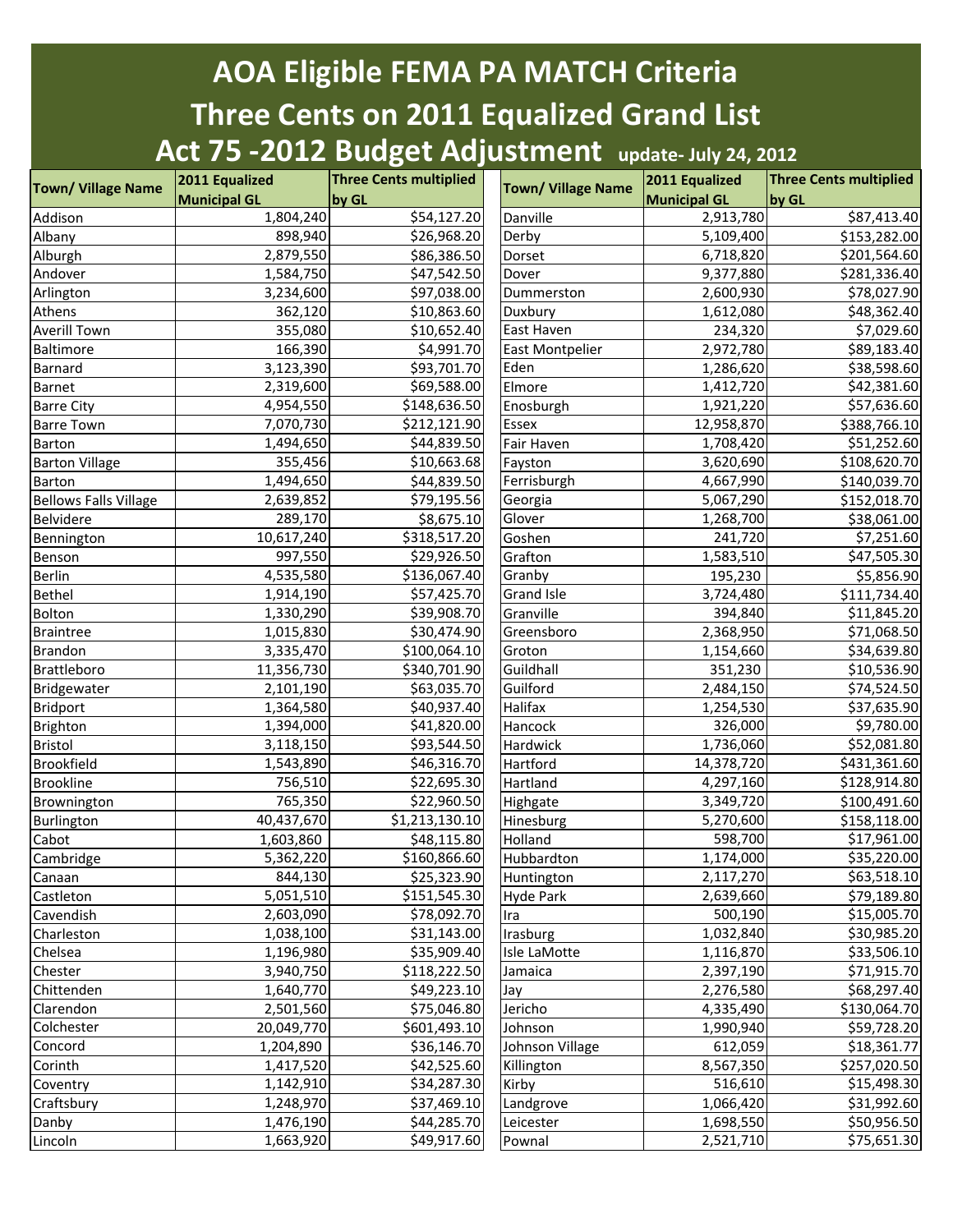## **AOA Eligible FEMA PA MATCH Criteria Three Cents on 2011 Equalized Grand List Act 75 -2012 Budget Adjustment update- July 24, 2012**

| <b>Town/ Village Name</b> | 2011 Equalized      | <b>Three Cents multiplied</b> | <b>Town/ Village Name</b> | 2011 Equalized         | <b>Three Cents multiplied</b> |
|---------------------------|---------------------|-------------------------------|---------------------------|------------------------|-------------------------------|
|                           | <b>Municipal GL</b> | by GL                         |                           | <b>Municipal GL</b>    | by GL                         |
| Londonderry               | 4,127,430           | \$123,822.90                  | Proctor                   | 1,146,450              | \$34,393.50                   |
| Lowell                    | 835,770             | \$25,073.10                   | Putney                    | 2,449,230              | \$73,476.90                   |
| Ludlow                    | 14,246,000          | \$427,380.00                  | Randolph                  | 3,988,190              | \$119,645.70                  |
| <b>Ludlow Village</b>     | 1,560,998           | \$46,829.94                   | Reading                   | 1,246,320              | \$37,389.60                   |
| Lunenburg                 | 938,870             | \$28,166.10                   | Readsboro                 | 878,340                | \$26,350.20                   |
| Lyndon                    | 3,738,080           | \$112,142.40                  | Richford                  | 1,526,210              | \$45,786.30                   |
| Maidstone                 | 649,370             | \$19,481.10                   | Richmond                  | 4,564,960              | \$136,948.80                  |
| Manchester                | 11,590,420          | \$347,712.60                  | Ripton                    | 643,990                | \$19,319.70                   |
| Marlboro                  | 1,572,660           | \$47,179.80                   | Rochester                 | 1,574,080              | \$47,222.40                   |
| Marshfield                | 1,333,200           | \$39,996.00                   | Rockingham                | 4,845,130              | \$145,353.90                  |
| Marshfield Village        | 120,956             | \$3,628.68                    | Roxbury                   | 803,300                | \$24,099.00                   |
| Mendon                    | 1,830,870           | \$54,926.10                   | Royalton                  | 2,530,610              | \$75,918.30                   |
| Middlebury                | 8,132,030           | \$243,960.90                  | Rupert                    | 1,316,280              | \$39,488.40                   |
| Middlesex                 | 2,003,050           | \$60,091.50                   | <b>Rutland City</b>       | 11,468,140             | $\overline{$}344,044.20$      |
| Middletown Springs        | 953,780             | \$28,613.40                   | <b>Rutland Town</b>       | 8,293,230              | \$248,796.90                  |
| Milton                    | 10,428,560          | \$312,856.80                  | Ryegate                   | 1,443,220              | \$43,296.60                   |
| Monkton                   | 2,124,960           | \$63,748.80                   | Sandgate                  | 678,740                | \$20,362.20                   |
| Montgomery                | 1,539,220           | \$46,176.60                   | Searsburg                 | 333,360                | \$10,000.80                   |
| Montpelier                | 8,335,370           | \$250,061.10                  | Shaftsbury                | 3,350,980              | \$100,529.40                  |
| Moretown                  | 2,397,170           | \$71,915.10                   | Sharon                    | 1,577,460              | \$47,323.80                   |
| Morgan                    | 1,713,940           | \$51,418.20                   | Sheffield                 | 575,150                | \$17,254.50                   |
| Morristown                | 6,118,870           | \$183,566.10                  | Shelburne                 | 14,545,210             | \$436,356.30                  |
| <b>Mount Holly</b>        | 2,670,770           | \$80,123.10                   | Shoreham                  | 1,312,230              | \$39,366.90                   |
| Mount Tabor               | 231,030             | \$6,930.90                    | Shrewsbury                | 1,287,290              | \$38,618.70                   |
| Newbury                   | 2,045,220           | \$61,356.60                   | Somerset                  | 88,650                 | \$2,659.50                    |
| Newfane                   | 2,707,620           | \$81,228.60                   | South Burlington          | 28,428,700             | \$852,861.00                  |
| Newport Town              | 1,869,720           | \$56,091.60                   | South Hero                | 5,029,000              | \$150,870.00                  |
| North Bennington          | 765,240             | \$22,957.20                   | Springfield               | 6,334,060              | \$190,021.80                  |
| North Hero                | 3,174,660           | \$95,239.80                   | St. Albans                | $\overline{4,}781,300$ | \$143,439.00                  |
| North Troy                | 233,354             | \$7,000.62                    | St. Johnsbury             | 5,701,700              | \$171,051.00                  |
| Northfield                | 3,180,000           | \$95,400.00                   | Stamford                  | 870,600                | \$26,118.00                   |
| Northfield Village        | To be determined    |                               | Stannard                  | 168,090                | \$5,042.70                    |
| Norton                    | 390,480             | \$11,714.40                   | Starksboro                | 1,729,370              | \$51,881.10                   |
| Norwich                   | 7,611,080           | \$228,332.40                  | Stockbridge               | 1,068,320              | \$32,049.60                   |
| Orange                    | 907,820             | \$27,234.60                   | Stowe                     | 21,290,660             | \$638,719.80                  |
| Orwell                    | 1,395,600           | \$41,868.00                   | Strafford                 | 1,716,230              | \$51,486.90                   |
| Panton                    | 972,400             | \$29,172.00                   | Stratton                  | 8,224,560              | \$246,736.80                  |
| Pawlet                    | 2,014,640           | \$60,439.20                   | Sudbury                   | 831,650                | \$24,949.50                   |
| Peacham                   | 1,461,940           | \$43,858.20                   | Sunderland                | 1,504,240              | \$45,127.20                   |
| Peru                      | 2,433,930           | \$73,017.90                   | Sutton                    | 796,880                | \$23,906.40                   |
| Pittsfield                | 973,730             | \$29,211.90                   | Swanton                   | 5,717,190              | \$171,515.70                  |
|                           | 3,748,100           | \$112,443.00                  | Thetford                  | 3,721,680              | \$111,650.40                  |
| Pittsford                 |                     | \$34,756.20                   | Tinmouth                  | 845,960                |                               |
| Plainfield                | 1,158,540           |                               |                           |                        | \$25,378.80                   |
| Plymouth                  | 2,544,340           | \$76,330.20                   | Topsham                   | 1,001,340              | \$30,040.20                   |
| Pomfret                   | 2,470,720           | \$74,121.60                   | Townshend                 | 2,060,870              | \$61,826.10                   |
| Poultney                  | 3,446,510           | \$103,395.30                  | Tunbridge                 | 1,634,070              | \$49,022.10                   |
| Poultney Village          | 628,138             | \$18,844.14                   | Underhill                 | 3,089,890              | \$92,696.70                   |
|                           |                     |                               |                           |                        |                               |
| Vergennes                 | 2,114,700           | \$63,441.00                   | Westford                  | 2,249,090              | \$67,472.70                   |
| Vernon                    | 2,904,080           | \$87,122.40                   | Westminster               | 2,700,690              | \$81,020.70                   |